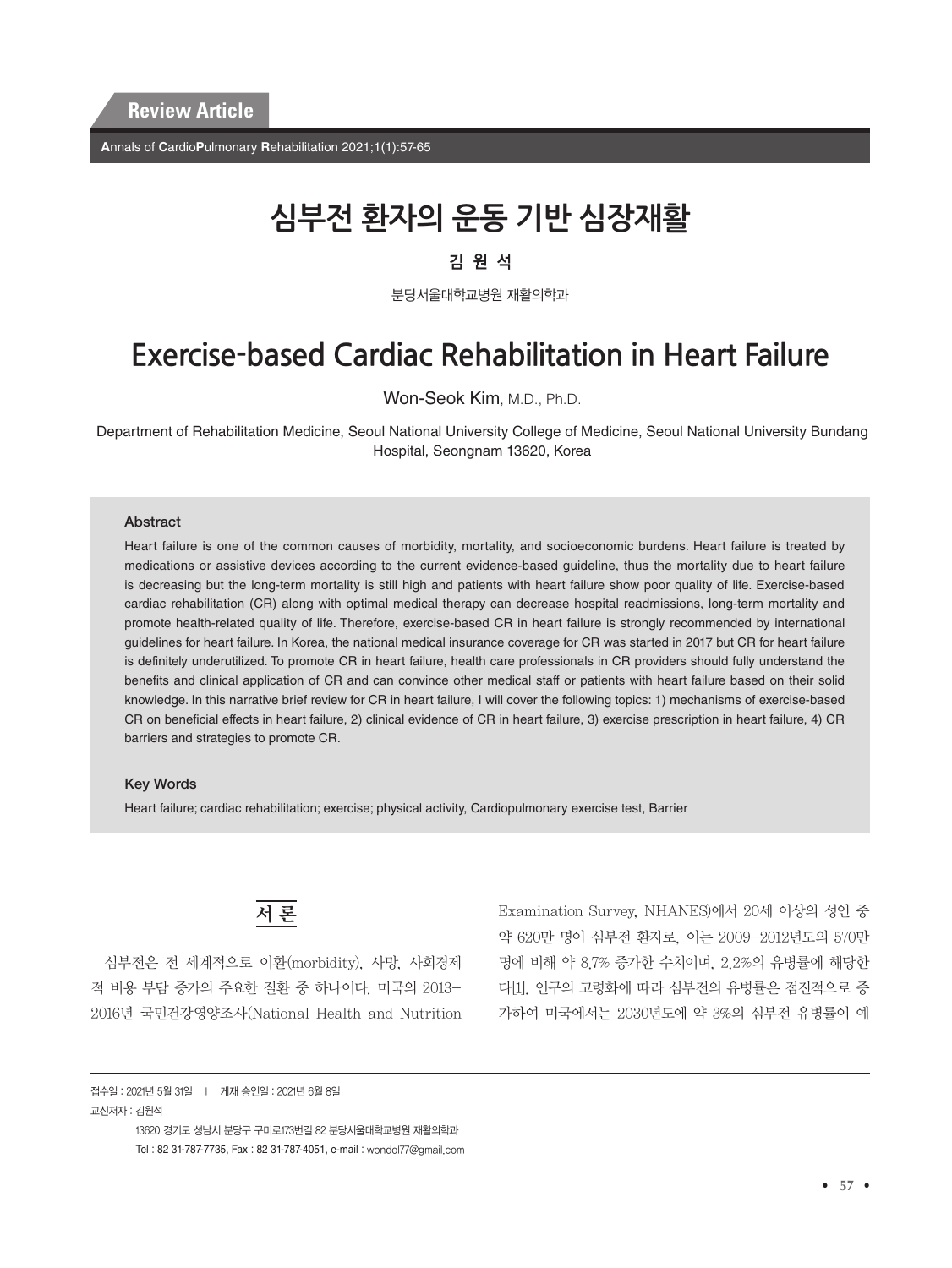상된다[2]. 심부전으로 인한 의료 비용은 2012년도에 307억 달러로 추정되며, 2030년에는 127% 증가하여 698억 달러로 예상된다[2]. 국내의 국민건강보험공단 표본 코호트를 연구에 서 심부전 유병률은 2013년도에 1.53%였으며, 2040년도에는 3.35%로 증가하여 약 170만 명의 심부전 환자가 있을 것으로 예상되었다[3].

 심부전 환자에서 약물치료(안지오텐신전환효소억제제, 안지 오텐신수용체차단제, 베타차단제 등) 및 삽입형 기기(삽입심장 충격기, 심장 재동기화 치료)가 가이드라인에 근거하여 적용되 면서[4] 심부전 환자의 사망률은 점차 감소하는 경향을 보이고 있지만[5,6], 여전히 장기 사망률은 높은 정도로 유지되고 있어 [7,8] 효과적인 치료를 제공하기 위한 노력이 지속적으로 요구 되고 있다. 운동기반의 심장재활은 약물치료에 더해 심부전 환 자에게 효과적으로 제공될 때 장기 사망률 및 병원 재입원율 을 낮추고, 삶의 질을 개선시키는 것으로 보고되고 있으며[9], 이에 미국심장학회 및 미국심장협회와 유럽심장학회 등에서는 심부전 환자에게 운동기반 심장재활 시행을 강력히 권고하고 있다(class I recommendation)[10,11].

국내에서는 보상된 심부전 환자를 포함한 다양한 심혈관질 환 환자들에 대한 심장재활의 건강보험 급여 적용이 2017년도 부터 시작되었으나, 현재 국내 주 심장재활의 적응증에 해당 하는 심근경색 환자에서의 전국적인 심장재활 시행률도 매우 저조한 상태로 심부전 환자에서의 심장재활 참여를 활성화하 기 위한 노력이 필요한 상황이다[12]. 이를 위해서는 심장재활 에 참여하는 의료진이 심부전에서의 심장재활 효과를 이해하 고, 임상 근거에 기반해 관련된 의료진 및 환자를 설득하며, 심 장재활 참여를 활성화하기 위한 다양한 전략을 적용할 수 있어 야 하겠다. 또한 심부전 환자의 특성을 고려해 개별화된 심장 재활 프로그램을 적용하기 위한 노력이 필요하다. 이에 본 종 설에서는 심부전 환자에서 운동기반의 심장재활 효과의 기전 과 임상 근거, 운동처방 시 고려할 점, 심장재활을 활성화하기 위한 전략에 대해 차례로 살펴보고자 한다.

### 본 론

#### 1) 심부전의 운동 기반 심장재활 효과 기전

심부전 환자는 심박출량 감소, 충만압(filling pressure) 증 가, 변동 기능부전(chronotropic incompetence) 등 심장기 능 문제 외에도 골격근의 산소 추출(oxygen extraction) 감 소, 근 섬유 구성, 근수축 효율성 변화 등의 말초 근골격계에 서의 병태로 운동 내성(exercise intolerance), 만성 피로, 일 상생활동작 수행 저하 등의 증상을 보이게 된다[13]. 또한 교감 신경 과활성화, 염증성 사이토카인(inflammatory cytokine) 증가도 심부전의 주요한 병태생리로 이해되고 있다[14,15]. 운 동 기반의 심장재활은 이러한 심부전의 병태생리를 정상화하 는 방향으로 작용하여 임상 효과를 나타내는 것으로 생각된 다 (Table 1). 심부전에서 운동 중재 무작위배정대조군 임상시 험을 대상으로 한 메타 분석들에서 유산소운동은 좌심실 박 출률(ejection fraction), 좌심실 확장말기용적(end-diastolic volue) 등을 호전시키는 것으로 보고되었다[16,17]. 운동 중재 는 심부전 환자 하지 근육의 미토콘드리아, 사이토크롬 C 산 화효소(cytochrome c oxidase) 양성 미토콘드리아의 용적밀 도(volume density)를 증가시키고, 사이토크롬 C 산화효소 (cytochrome c oxidase) 양성 미토콘드리아의 증가는 최고

| Category                               | Mechanisms                                                                                          |
|----------------------------------------|-----------------------------------------------------------------------------------------------------|
| Cardiac function                       | Cardiac output $\uparrow$ , Filling pressures $\downarrow$                                          |
| Skeletal muscle function and structure | Strength $\uparrow$ , Mass $\uparrow$ , Oxygen extraction $\uparrow$                                |
| Endothelial function                   | Vasoconstriction $\downarrow$ , Left ventricle afterload $\downarrow$ , Blood pressure $\downarrow$ |
| Autonomic nervous system               | Sympathetic tone $\downarrow$ , Vagal tone $\uparrow$                                               |
| Renin-Angiotensin-Aldosterone system   | Renin J, Angiotensin J, Aldosterone J                                                               |
| Pulmonary function                     | Respiratory muscle strength $\uparrow$ , Minute ventilation $\uparrow$                              |
| Glucose and lipid metabolism           | Insulin resistance $\downarrow$ , Adiposity $\downarrow$ , Hyperlipidemia $\downarrow$              |
| Inflammatory response                  | Inflammatory cytokines $\downarrow$                                                                 |
|                                        |                                                                                                     |

**Table 1.** Mechanism of Exercise on Beneficial Effect in Heart Failure [13,19-21]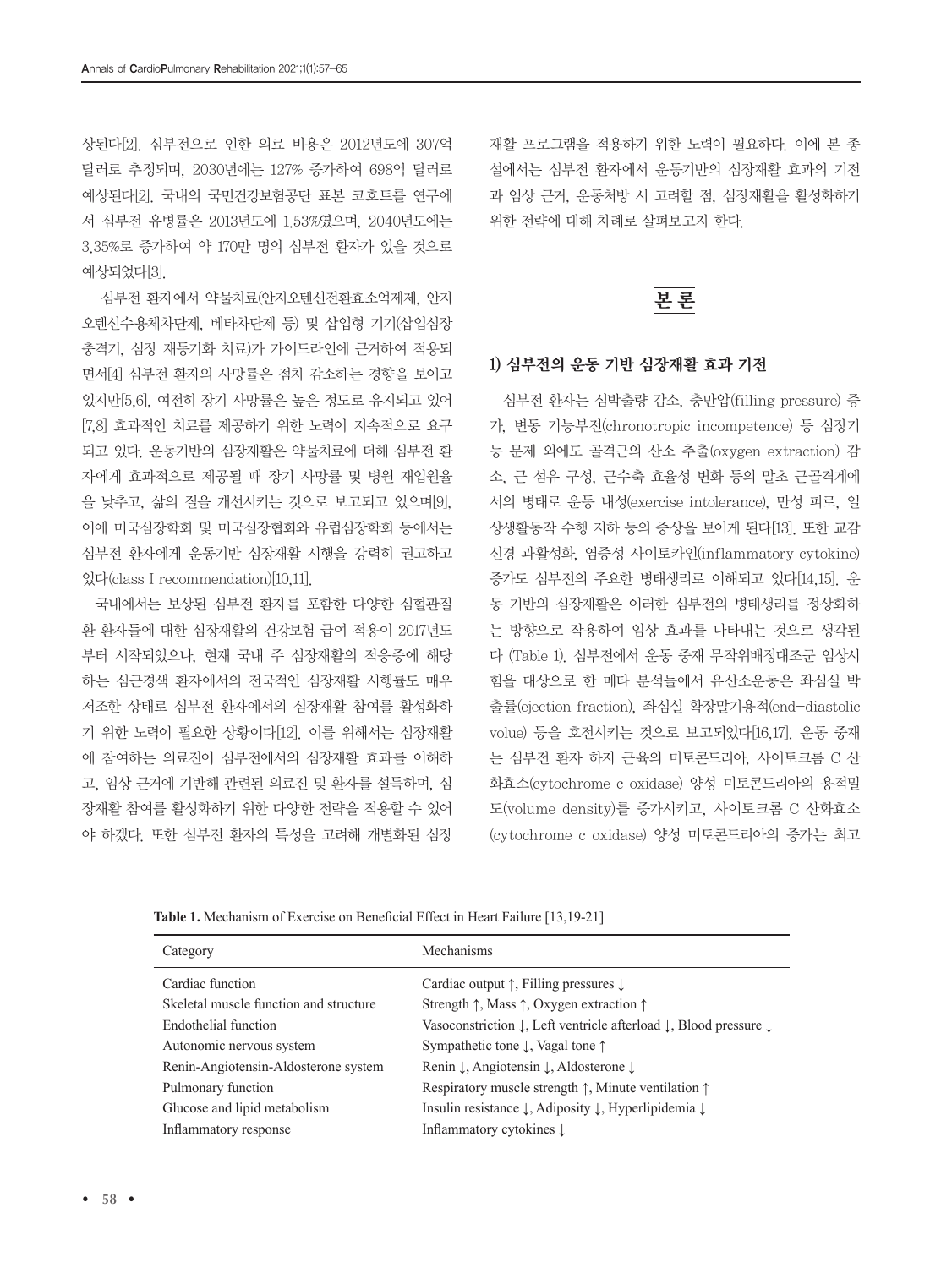산소소모량(peak oxygen uptake) 증가와 유의한 상관관계를 보였다[18].

#### 2) 심부전 심장재활의 임상 근거

심부전 환자에서 운동 기반 심장재활의 임상 효과를 이야기 할 때 빼놓을 수 없는 연구가 HF-ACTION (Heart Failure: A Controlled Trial Investigating Outcomes of Exercise Training)이다[22]. 좌심실 수축 기능 저하 안정 심부전 환자 2,331명을 대상으로 총 36세션의 운동기반의 심장재활에 이 은 재가재활을 제공한 군과 통상치료군을 비교한 무작위배정 대조군 임상시험으로, 주 결과 변수인 사망 또는 입원에서는 두 군 간의 유의한 차이가 관찰되지 않았으나(hazard ration [HR] 0.93, 95% confidence interval [CI] 0.84-1.02) 사전에 계획된 추가 분석에서 심부전의 예후 연관 인자들을 보정하였 을 때는 사망 또는 입원의 위험을 심장재활이 유의하게 낮추었 으며(HR 0.89, 95% CI 0.81-0.99), 심혈관질환 관련 사망 또 는 심부전으로 인한 입원의 위험도 감소하였다(HR 0.85, 95% CI 0.74-0.99). HF-ACTION의 운동기반 심장재활 참여군에 서 3개월까지 주요 결과 변수 발생이 없었고, 운동 참여에 대 한 데이터 확보가 가능한 환자 959명을 대상으로 한 사후 분 석에서 운동량(exercise volume)이 심혈관질환 또는 심부전으 로 인한 입원의 유의한 예측 인자였다[23]. 총 44개의 무작위 배정대조군 임상시험을 포함한 최근의 Cochrane 체계적 문헌 고찰에서 운동기반의 심장재활은 1년 이상의 장기 사망률(risk ratio [RR] 0.88, 95% CI 0.75-1.02), 재입원 (RR 0.70, 95% CI 0.60-0.83) 및 심부전 연관 입원을 감소(RR 0.59, 95% CI 0.42-0.84)시키고, 삶의 질을 개선(standardized mean difference -0.60, 95% CI -0.82 - -0.39)하는 것으로 분석 되었다[9].

박출률 보존 심부전(heart failure with preserved ejection fraction)에서 운동 중재에 대한 메타분석에서는 운동이 좌심실 박출률과 E/A 비율에는 유의한 효과가 없었 으나 심폐체력(cardiorespiratory fitness, mL/kg/min) (weighted mean difference [WMD] 2.72, 95% CI 1.79- 3.65) 및 삶의 질(WMD -3.97, 95% CI -7.21 - -0.72)을 개 선시키는 것으로 확인되었다[24]. 고령의 비만인 박출률 보 존 심부전 환자를 대상으로 20주간의 운동 또는 칼로리 제 한 식이요법을 적용한 무작위 배정 2X2 요인 설계(factorial design) 임상시험에서 계획된 운동 중재에 대한 순응률은 84%였으며, 운동 중재는 최고산소소모량을 유의하게 증가시켰 다(1.2mL/kg body mass/min, 95% CI 0.7-1.7)[25].

만성 심부전 환자의 경과 관찰 중 증상의 악화로 재입원하 는 경우들이 빈번히 발생하며, 증상 및 약물 조절 후 심장재활 프로그램 의뢰 및 교육이 이루어질 수 있다면 심장재활 참여를 체계적으로 유도하는 데 도움이 될 것으로 기대된다. 하지만 이러한 임상 조건에서의 심장재활의 효과에 대한 연구는 부족 하며 추가 연구가 필요한 실정이다. 최근 발표된 EJECTON-HF (Exercise Joins Education: Combined Therapy to Improve Outcomes in Newly-Discharged HF) 연구에서는 심부전 치료 후 최근 6주 이내 퇴원한 환자를 대상으로 센터기 반의 24주 동안 총 36세션의 운동 중재를 시행하였을 때 대조 군(재가운동프로그램)과 비교해 12개월째 사망 또는 재입원의 차이가 없었으나 중재군과 대조군 모두에서 가이드라인에 따 라 운동한 군과 아닌 군을 비교하였을 때는 유의한 사망 또는 재입원의 감소가 관찰되었다(운동 순응군 55.5%, 운동 비순응 군 75.9%, p=0.008)[26].

#### 3) 운동처방

심부전 환자의 운동 처방은 심근경색 환자 등 다른 심장 재활 대상군과 유사한 방식으로 이루어진다(Fig. 1). 일반 적인 유산소 운동의 처방 시 예비 심박수 백분율(% heart rate reserve), 최대 심박수 백분율, 예비 산소소모량 백분 율(% oxygen uptake reserve), 최대산소소모량 백분율, 운 동자각도(rating of perceived exertion) 및 무산소성 역치 (anaerobic threshold or ventilatory threshold) 등을 이용 하는 방법은 다른 문헌들을 참고할 수 있겠다[27,28]. 운동처 방전에 심부전 환자의 병력 확인이 중요하며, 운동 참여에 있 어 고려해야 할 특이점을 고려해야 한다. 심부전의 원인이 되 는 질환에 대해 파악해야 하며 심장 및 심혈관 관련 시술의 병 력을 알고 있어야 한다. 예를 들어 진행성 질환(예, 확장성 심 근병증 등)으로 점진적인 기능의 악화를 고려해야 할 경우 주 기적 평가를 통해 새로운 운동 관련 증상이나 운동부하검사 상에 새로운 소견이 나타나는지 주의 관찰이 필요하겠다. 심장 판막 수술을 최근에 시행한 경우는 수술 이후 심초음파 소견, 수술 이후 합병증 발생 여부, 흉골 절개 부위의 통증이나 유격 여부 등을 확인할 필요가 있다. 최근 안정 시 심전도를 확인하 여 운동 참여에 주의가 필요한 부정맥 소견(예, high-degree AV block, atrial fibrillation with rapid ventricular rate, frequent ventricular premature complex 등)이 있는지와 현재 복용 중인 약제나 최근 변경력에 대한 확인도 필요하다.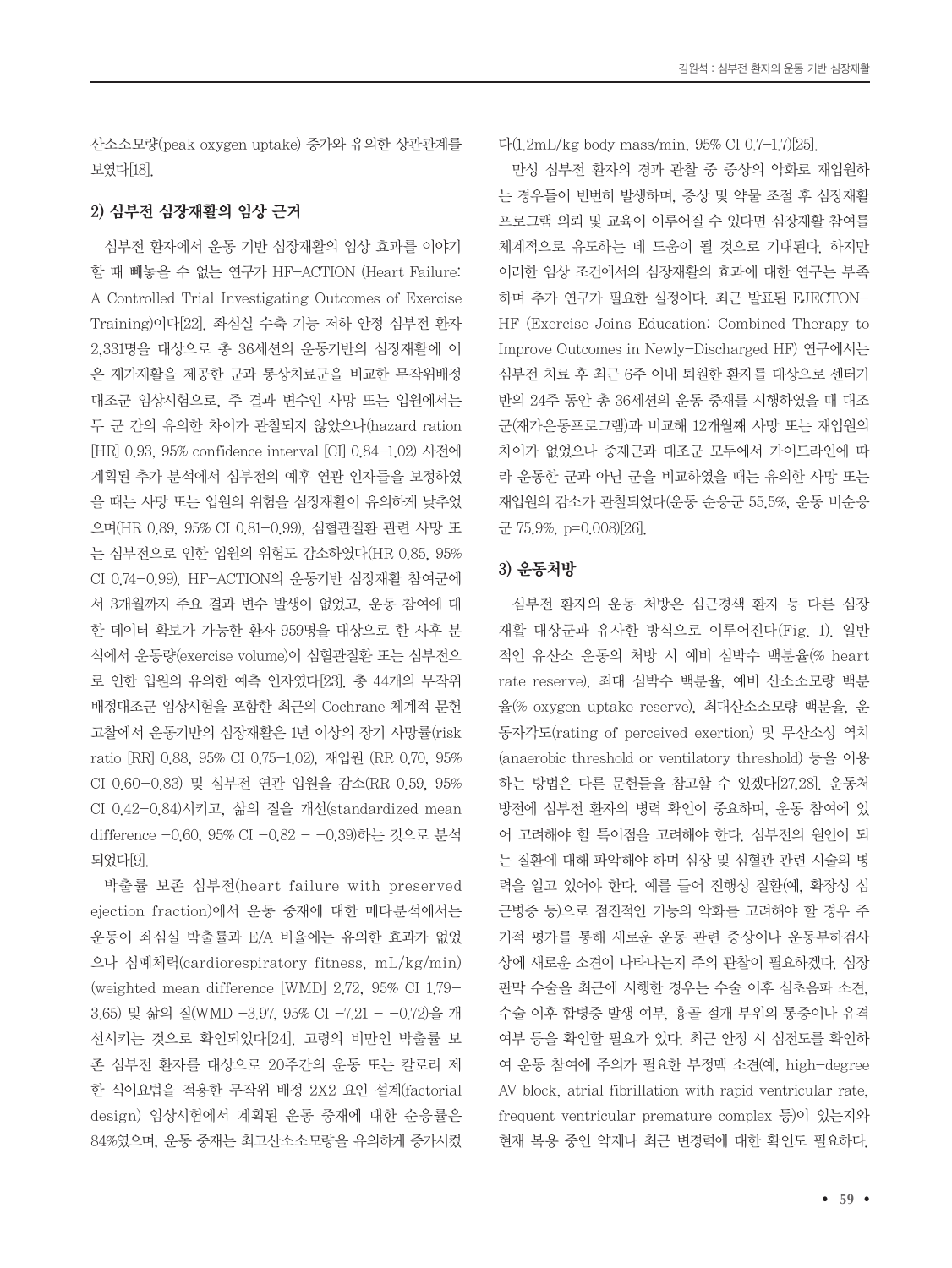#### History taking and physical examination before exercise prescription

- Diagnoses related with heart failure, any procedures especially related with heart (e.g., percutaneous coronary intervention, pacemaker, implantable
- cardioverter defibrillator, valve surgery), any comorbidities (e.g., diabetes mellitus, hypertension, dyslipidemia, musculoskeletal problems, pulmonary diseases) - Medications, echocardiography and electrocardiogram (ECG) findings, smoking, diet
- Previous exercise participation (frequency, intensity, time, type, mode), any exercise related symptoms, New York Heart Association (NYHA) classification
- Physical examination related with cardiovascular system, visual inspection on any surgical or procedure related wound
- Contraindications of exercise or cardiac rehabilitation participation

Exercise stress test & risk stratification

- Cardiopulmonary exercise test (CPET) is recommended, if possible.
	- Encouraged to achieve a Borg scale >16 or respiratory exchange ratio >1.05 to 1.10
	- · Usually Naughton or modified Naughton protocol is used.
- If CPET is not available due to no gas analysis equipment, ECG exercise stress test without gas analysis can be used.
- If any graded exercise tests with ECG and blood pressure monitoring are not available, 6-min walk test can be used.

| Usual exercise regimen in heart failure |                                                                                                                                                                                                                                                  |                                                                                                                                                                                                                                  |  |  |
|-----------------------------------------|--------------------------------------------------------------------------------------------------------------------------------------------------------------------------------------------------------------------------------------------------|----------------------------------------------------------------------------------------------------------------------------------------------------------------------------------------------------------------------------------|--|--|
|                                         | Aerobic exercise                                                                                                                                                                                                                                 | Resistance exercise                                                                                                                                                                                                              |  |  |
| Frequency                               | Moderate intensity: 5 days/week<br>Vigorous intensity: 3 days/week                                                                                                                                                                               | 2 or 3 days/week                                                                                                                                                                                                                 |  |  |
| Intensity                               | Exercise based on target heart rate range or rating of perceived<br>exertion by a Borg scale                                                                                                                                                     | 8-10 exercises, about 1-3 sets of 8-16 repetitions of each exercise<br>Includes the large muscle groups (e.g., hip, knee, shoulder)<br>Start with low weight and higher repetitions, if patients have low functional<br>capacity |  |  |
| Time                                    | 30-60 min/session<br>Up to one hour for total body workout, but the time has to be adjusted<br>Short bouts of exercise, if a patient has too low exercise capacity.<br>individually according to patients' strengths, preferences or compliances |                                                                                                                                                                                                                                  |  |  |
| <b>Type</b>                             | Activities that increases heart rate and rating of perceived exertion<br>(e.g., walking, running, climbing, cycling)                                                                                                                             | Dumbbells, specialized machines for resistance exercise, elastic bands,<br>closed kinetic chain exercise using own body weight (e.g., squatting)                                                                                 |  |  |

**Fig. 1.** Exercise prescription for heart failure.

운동에 참여하기 어려운 근골격계 문제나 신경학적 문제 등이 동반되어 있는지도 확인하여, 환자의 상태에 따른 유산소운동 유형(type)을 결정하기도 한다. 심한 골관점염, 균형 장애 등으 로 트레드밀을 이용한 운동부하검사가 어려운 경우 사이클을 이용하기도 하며, 부분체중부하(partial weight bearing) 장 비를 이용해 트레드밀 검사를 시행할 수도 있겠다.

조사된 기본 정보들을 바탕으로 심폐운동부하검사 (cardiopulmonary exercise test, CPET) 및 운동 참여의 금 기증을 확인하여 시행 여부를 결정하도록 한다[27]. 심폐운동 부하검사를 통해 운동 시 심박수 및 혈압 변화, 심전도상의 허 혈성 변화 및 부정맥 발생 등을 확인하여 운동 시 발생할 수 있는 위험도를 분류하고 운동 처방에 이용할 수 있다. 심부전 환자에서 운동 부하 증가의 속도가 갑작스럽게 빠를 경우 검 사 순응도에 문제가 있을 수 있으며 이에 주로 Naughton 프 로토콜 또는 modified Naughton protocol을 적용하게 된 다[27,29]. 중등도 이상의 심부전 환자일수록 가스 분석을 통 해 예후를 예측하고, 무산소성 역치를 확인해 개별화된 운동 강도를 설정하는 데 도움을 얻을 수 있으나 가스 분석이 어 려운 경우 심전도 및 혈압 모니터링을 통한 운동부하검사라 도 위험도 분류 및 운동 강도 처방을 위해 시행하는 것이 권 장된다. 가능하면 Borg 척도가 16점 이상 또는 가스분석을 시행할 경우 호흡교환비율(respiratory exchange ratio)이 1.05-1.10 이상이 되는 증상제한 운동부하검사(symptomlimited CPET)가 될 수 있도록 노력이 필요하다. 심폐운동부 하검사가 어려울 경우 6분 보행검사(6-min walk test) 등의 submaximal exercise test 시행을 고려할 수 있다.

유산소 운동의 강도는 중등도의 경우 1주일에 5일 이상, 격 렬한 운동의 경우 1주일에 3일 이상 시행할 것이 권장되며, 심 박수가 상승하며 숨이 차게 되는 다양한 유산소 운동을 환자 의 상태, 선호도, 주위 환경에 따라 개별화된 상담을 통해 처 방할 수 있다. 중요한 것은 유산소 운동의 강도인데 심박수 또 는 Borg 척도 등의 운동자각도에 의해 처방되게 된다. 초기에 는 낮은 강도의 유산소 운동으로 시작해 예비 심박수의 60- 70%까지 심박수가 증가하는 운동 강도로 점진적으로 진행하 게 된다. 진행된 신부전 증상으로 지속적인 유산소 운동 적용 이 어려운 경우 중등도 강도의 유산소 운동을 짧은 간격으로 간헐적으로 시행하도록 할 수 있겠다. 운동 전후에 warm-up 기간과 cool-down 기간을 10분 정도로 충분히 두는 것이 좋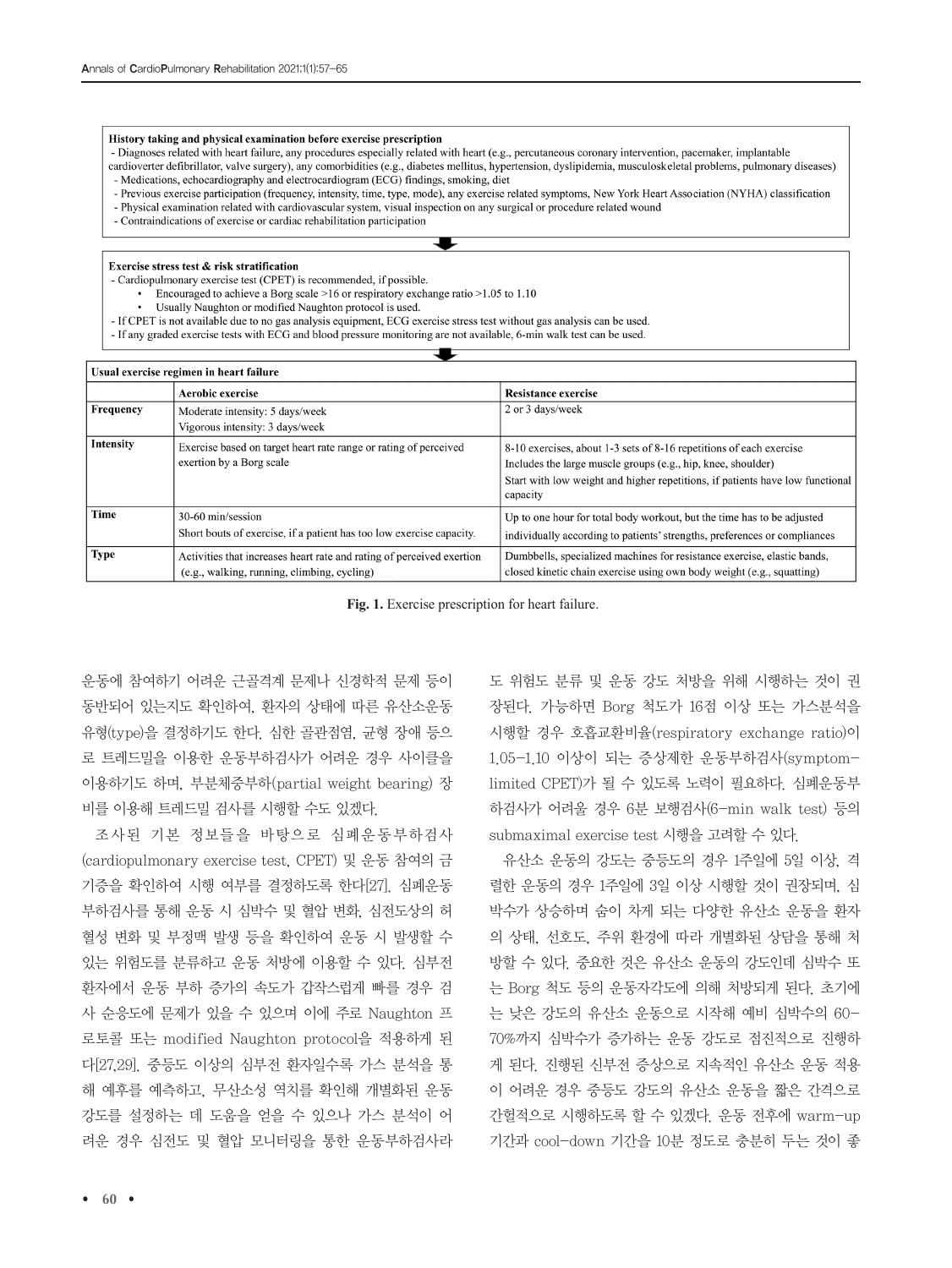다. 최근 심박수 모니터링이 다양한 웨어러블 기기를 통해 가 능해지면서 심박수를 통한 운동 강도 설정이 용이해졌지만 심 박수 외에 운동자각도도(Borg 척도 12-14) 운동 강도 모니터 링에 함께 이용하는 것이 권장된다. 특히 베타차단제 복용으 로 유산소 운동 시 심박수 증가가 저하된 경우나 심방세동이 나 빈번한 ventricular premature complex 등으로 심박수를 통한 운동 강도 처방이 어려운 경우는 운동자각도 이용이 필 요하다. 운동부하검사나 심장재활 모니터링 중 협심증이나 심 전도상의 허혈성 변화가 나타난 경우는 해당 변화가 나타난 시 점의 심박수보다 10회/분 정도 낮은 강도로 운동 강도를 설정 하는 것이 필요하다. 유산소 운동 처방 시 심부전 증상이 심 하지 않은 경우 고강도 인터벌 훈련(high intensity interval training, HIIT)을 고려해 볼 수 있겠다. 중등도 강도의 연속 훈련(moderate continuous training, MCT)과 비교해 HIIT 가 높은 수준의 심폐능력치를 확보할 수 있을 것으로 기대되 나[30-33] 최근의 261명의 심부전 환자를 대상으로 HIIT와 MCT를 비교한 연구에서 HIIT는 MCT와 비교해 심폐능력치 호전의 차이가 없었으며, HIIT군에서 처방된 운동 강도까지 유산소 운동을 시행한 비율은 50% 미만으로 보고되었다[34]. 따라서 심부전에서 HIIT의 MCT와 비교한 우월성에 대한 근 거는 부족하며, HIIT의 심부전에서 효과와 안전성을 확인하고 적절한 대상군 선정 기준 설정을 위한 추가 연구가 필요한 상 황이다. 현재 근거 수준에서는 심부전 환자 중 심폐 기능이 상 대적으로 보존되어 있어 고강도 운동 참여가 가능한 젊은 환 자에서 HIIT를 고려해 볼 수 있겠으며, 안전성 확보를 위해 심 전도, 혈압, 증상 등을 모니터링하면서 진행하는 센터 기반의 심장재활이 필요하다고 생각된다. 또한 유산소 운동에 더불어 호흡근 운동을 병행하는 것이 심부전 환자의 호흡곤란을 완화 하고, 최고산소섭취소모량 및 삶의 질 개선을 위해 추천된다 [35-38]. 심실보조장치를 가지고 있거나 심장이식을 받은 심 부전 환자에서의 심장재활과 같은 특별한 상황에서의 심장재 활에 관심이 있는 경우는 본 종설에서 다루고자 하는 범위 밖 이며 다른 문헌들을 참고할 수 있겠다[39-42].

#### 4) 심부전 심장재활 저해 요인 및 활성화 방안(Table 2)

심장재활 참여 저해에는 의료진 및 환자의 인식 부족, 심장 재활 의뢰 부족, 심장재활 기관 부족 등의 원인과 성별, 직업, 경제적 상태 등에 따른 다양한 심장재활 참여 제한의 개인별 요인들이 존재한다[43]. 국내 심장재활은 급여화 이후 활성화 를 위해 노력하고 있지만 심장재활 제공 기간이 상대적으로 매 우 부족하고 이에 전국의 심장질환 환자를 고려하였을 때 심 장재활 참여가 매우 제한적인 상황이다. 따라서 심장질환을 진료하는 의료기관에 심장재활 프로그램 개설을 권장하기 위 한 정책적 노력이 필요하며, 미국의 메디케어에서 고려하였던 Cardiac Rehabilitation Incentive Payment Model [44]의 적용 등을 생각해 볼 수 있겠다. 심장재활 프로그램이 개설된 병원에서는 심부전 환자의 증상 악화로 인한 입원 시 최적의 내과적 치료가 완료되고 퇴원하는 시점에 의뢰가 이루어지고 (예, automatic referral), 심장재활 필요성에 대한 환자 교육 등이 병동 내에서 이루어지게 된다면(예, inpatient 'liaison') 심장재활 참여를 활성화하는 데 도움이 될 것으로 생각된다 [45]. 이렇게 입원 중 심장재활 의뢰가 되고 교육이 이루어진 경우는 가능하면 내과적으로 안정되고 빠른 시점에 심장재활 외래에 방문하도록 하는 것이 심장재활 참여율을 높일 수 있겠 다[46]. 국내에서의 심장재활 비용에 대한 부담은 급여화로 해 결된 것으로 생각되지만, 지역에 따라 심장재활 자가부담 비용

| Table 2. Strategies to Promote Cardiac Rehabilitation (CR) Enrollment and Participation [13,45,53] |  |  |
|----------------------------------------------------------------------------------------------------|--|--|
|----------------------------------------------------------------------------------------------------|--|--|

Strategies

- "Liaison" approach to educate and encourage patients to participate CR
- Combination of both automatic referral and "liaison" approach
- Eliminate out-of-pocket expenses early after discharge
- Early outpatient appointment after discharge
- Flexible CR operation hours (e.g., evening session, weekend session)
- Alternative CR models (e.g., home-based CR, community-based CR, tele-monitoring)
- Incentive payment model to promote installation of more CR facilities and CR participation

<sup>•</sup> Automatic CR referral system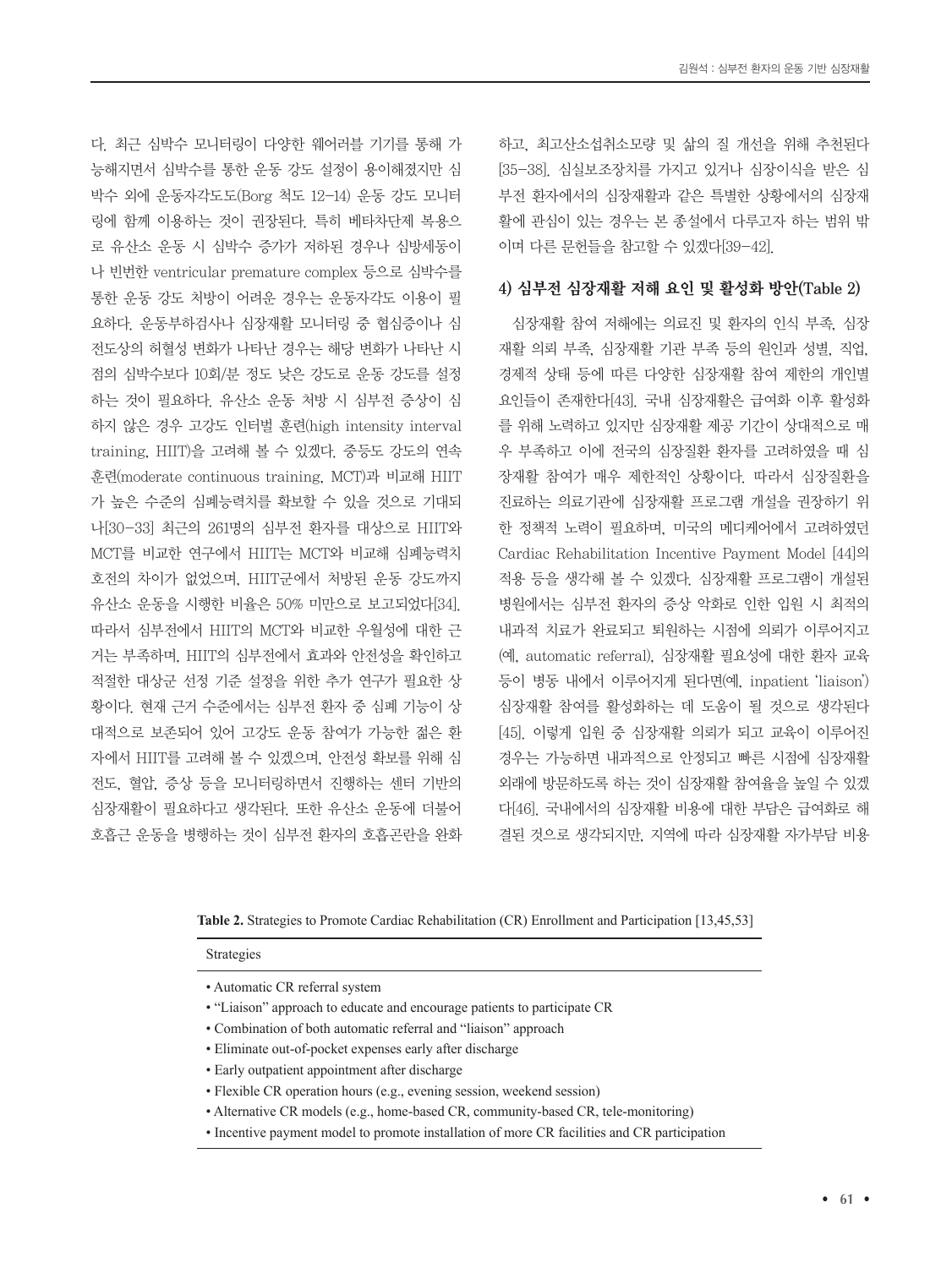에 부담을 가져 참여에 방해가 되는 경우들도 빈번하여 자가부 담금을 경감해주는 방안도 고려가 필요하며, 이에 따른 심장 재활 참여율 증가 및 건강 결과 호전에 대한 연구가 병행되어 야 할 것이다. 또한 현재 심장재활 수가가 36세션 참여에만 적 용되는 것으로 한정되어 있지만 만성 심부전 환자의 경우 증상 이 지속되거나 혹은 경과 관찰 중 증상 악화되는 경우들이 있 어 36세션 완료 이후에도 심장재활 참여가 추가로 필요한 경 우들이 있다. 따라서 환자에게 의학적으로 도움이 되는 상황 에서 추가 심장재활 세션 제공이 가능하도록 고려가 필요하다 고 생각된다. 거리 및 시간의 제약으로 병원기반의 심장재활 참여가 어려운 경우는 재가심장재활(home-based cardiac rehabilitation) 및 모니터링기기와 ICT (Information and communication technology)를 이용한 원격심장재활 프로그 램이 좋은 대안이 될 수 있을 것으로 기대된다[47-52]. 하지만 병원기반의 심장재활을 대체할 수 있는 모델의 경우도 실제 임 상 현장에서 작동을 하기 위해서는 의료 인력이 투입되고 적절 한 모니터링을 위한 다양한 수단 및 재료가 사용되어야 하므로 적절한 수가가 산정되어야만 효과적으로 기능할 수 있을 것이 다.

## 결 론

 심부전에서의 운동기반 심장재활은 상대적으로 안전하게 수행이 가능하여 환자의 증상을 완화시키고, 심폐 기능 및 삶 의 질을 증진시키며, 사망 및 재입원을 감소시킬 수 있어, 미국 및 유럽 등의 국가에서 강력하게 권고되고 있다. 국내에서도 심장재활 급여 기준에 심부전이 포함되어 있으나 심부전 환자 의 참여율은 매우 낮을 것으로 예상된다. 먼저 심부전의 심장 재활 적용의 필요성을 관련 의료진에게 인식시키고, 심장재활 을 제공하는 의료진도 다양한 심부전 환자의 증상 및 임상적 용 시 고려할 점을 충분히 이해하고 적용하는 것이 중요하다. 또한 심장재활 제공 기관을 늘리고, 환자의 심장재활 참여를 증진시키기 위한 다양한 방안 적용이 기관 특성에 따라 고려되 어야 하지만 특히 수가, 의료 질 평가 등과 연계된 정책적 개입 이 필요하다고 생각된다. 마지막으로 심부전의 심장재활은 운 동에만 국한된 프로그램이 아니므로, 식이, 심리적 요인 등에 대한 포괄적 평가 및 개입이 고려되어야 하며 국내 실정에 맞 는 다학제적 협진 모델 구축이 되어야 할 것이다.

Conflict of Interests: The author declares no conflicts of interest. Funding: Not applicable. Ethics statement: Not applicable.

#### **REFERENCES**

- **1.** Virani SS, Alonso A, Benjamin EJ, Bittencourt MS, Callaway CW, Carson AP, et al. Heart disease and stroke statistics-2020 update: A report from the American Heart Association. Circulation 2020;141:e139-e596.
- **2.** Heidenreich PA, Albert NM, Allen LA, Bluemke DA, Butler J, Fonarow GC, et al. Forecasting the impact of heart failure in the United States: a policy statement from the American Heart Association. Circ Heart Fail 2013;6:606-19.
- **3.** Lee JH, Lim NK, Cho MC, Park HY. Epidemiology of heart failure in Korea: Present and future. Korean Circ J 2016;46:658-64.
- **4.** van der Meer P, Gaggin HK, Dec GW. ACC/AHA Versus ESC guidelines on heart failure: JACC guideline comparison. J Am Coll Cardiol 2019;73:2756-68.
- **5.** Barker WH, Mullooly JP, Getchell W. Changing incidence and survival for heart failure in a well-defined older population, 1970-1974 and 1990-1994. Circulation 2006;113:799-805.
- **6.** Alehagen U, Benson L, Edner M, Dahlström U, Lund LH. Association between use of statins and mortality in patients with heart failure and ejection fraction of ≥50. Circ Heart Fail 2015;8:862-70.
- **7.** Gerber Y, Weston SA, Redfield MM, Chamberlain AM, Manemann SM, Jiang R, et al. A contemporary appraisal of the heart failure epidemic in Olmsted County, Minnesota, 2000 to 2010. JAMA Intern Med 2015;175:996-1004.
- **8.** Lee SE, Lee HY, Cho HJ, Choe WS, Kim H, Choi JO, et al. Clinical characteristics and outcome of acute heart failure in Korea: Results from the Korean acute heart failure registry (KorAHF). Korean Circ J 2017;47:341-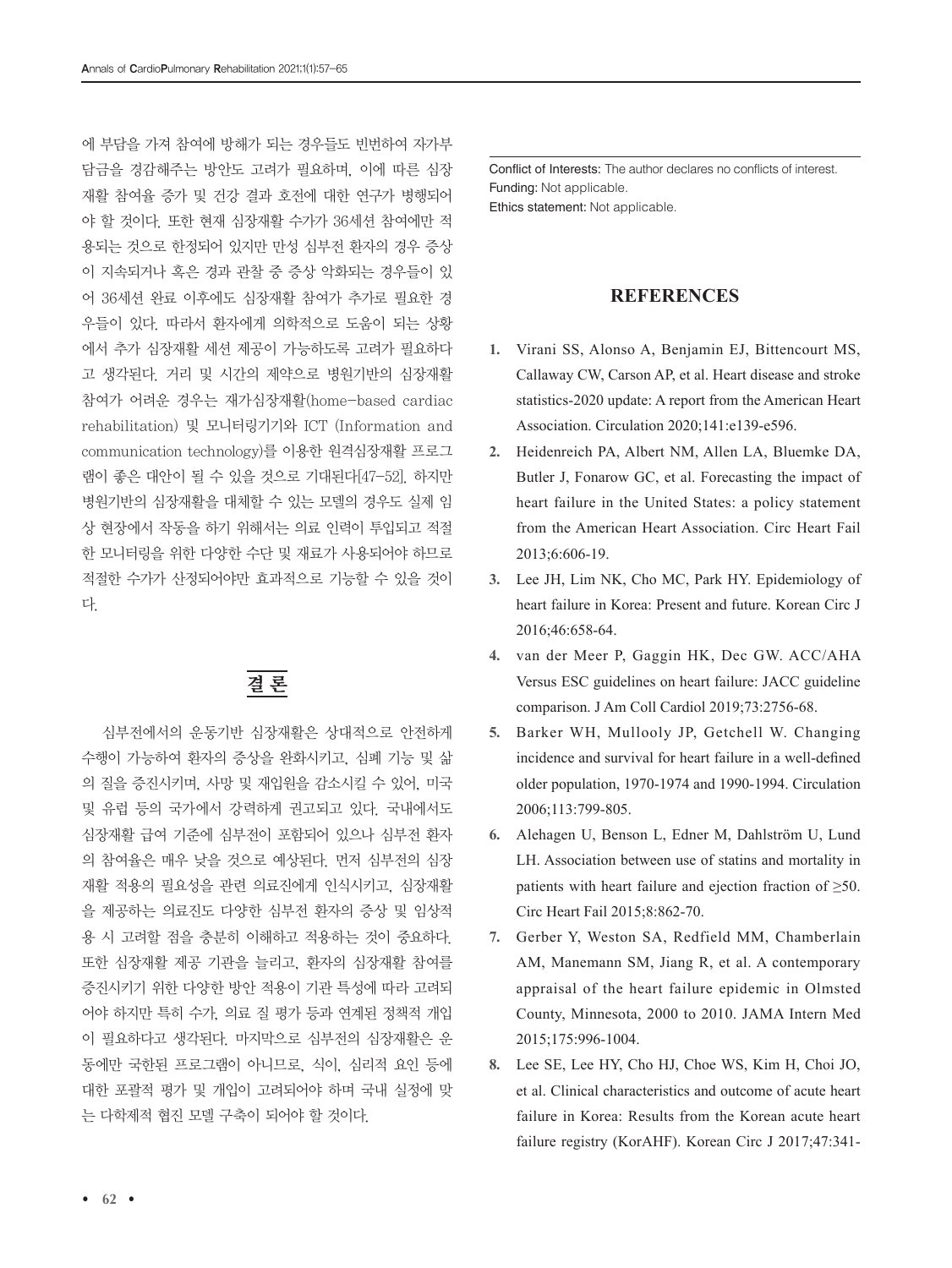53.

- **9.** Long L, Mordi IR, Bridges C, Sagar VA, Davies EJ, Coats AJ, et al. Exercise-based cardiac rehabilitation for adults with heart failure. Cochrane Database Syst Rev 2019;1:Cd003331.
- **10.** Yancy CW, Jessup M, Bozkurt B, Butler J, Casey DE, Jr., Drazner MH, et al. 2013 ACCF/AHA guideline for the management of heart failure: a report of the American College of Cardiology Foundation/American Heart Association Task Force on practice guidelines. Circulation 2013;128:e240-327.
- **11.** Ponikowski P, Voors AA, Anker SD, Bueno H, Cleland JGF, Coats AJS, et al. 2016 ESC Guidelines for the diagnosis and treatment of acute and chronic heart failure: The task force for the diagnosis and treatment of acute and chronic heart failure of the European Society of Cardiology (ESC) developed with the special contribution of the Heart Failure Association (HFA) of the ESC. Eur Heart J 2016;37:2129-200.
- **12.** Kim SH, Ro JS, Kim Y, Leigh JH, Kim WS. Underutilization of hospital-based cardiac rehabilitation after acute myocardial infarction in Korea. J Korean Med Sci 2020;35:e262.
- **13.** Bozkurt B, Fonarow GC, Goldberg LR, Guglin M, Josephson RA, Forman DE, et al. Cardiac rehabilitation for patients with heart failure: JACC expert panel. J Am Coll Cardiol 2021;77:1454-69.
- **14.** Watson AM, Hood SG, May CN. Mechanisms of sympathetic activation in heart failure. Clin Exp Pharmacol Physiol 2006;33:1269-74.
- **15.** Anker SD, von Haehling S. Inflammatory mediators in chronic heart failure: an overview. Heart 2004;90:464-70.
- **16.** Haykowsky MJ, Liang Y, Pechter D, Jones LW, McAlister FA, Clark AM. A meta-analysis of the effect of exercise training on left ventricular remodeling in heart failure patients: the benefit depends on the type of training performed. J Am Coll Cardiol 2007;49:2329-36.
- **17.** Tucker WJ, Beaudry RI, Liang Y, Clark AM, Tomczak CR, Nelson MD, et al. Meta-analysis of exercise training on left ventricular ejection fraction in heart failure

with reduced ejection fraction: A 10-year update. Prog Cardiovasc Dis 2019;62:163-71.

- **18.** Hambrecht R, Niebauer J, Fiehn E, Kälberer B, Offner B, Hauer K, et al. Physical training in patients with stable chronic heart failure: effects on cardiorespiratory fitness and ultrastructural abnormalities of leg muscles. J Am Coll Cardiol 1995;25:1239-49.
- **19.** Downing J, Balady GJ. The role of exercise training in heart failure. J Am Coll Cardiol 2011;58:561-9.
- **20.** Kiilavuori K, Toivonen L, Näveri H, Leinonen H. Reversal of autonomic derangements by physical training in chronic heart failure assessed by heart rate variability. Eur Heart J 1995;16:490-5.
- **21.** Hambrecht R, Fiehn E, Weigl C, Gielen S, Hamann C, Kaiser R, et al. Regular physical exercise corrects endothelial dysfunction and improves exercise capacity in patients with chronic heart failure. Circulation 1998;98:2709-15.
- **22.** O'Connor CM, Whellan DJ, Lee KL, Keteyian SJ, Cooper LS, Ellis SJ, et al. Efficacy and safety of exercise training in patients with chronic heart failure: HF-ACTION randomized controlled trial. JAMA 2009;301:1439-50.
- **23.** Keteyian SJ, Leifer ES, Houston-Miller N, Kraus WE, Brawner CA, O'Connor CM, et al. Relation between volume of exercise and clinical outcomes in patients with heart failure. J Am Coll Cardiol 2012;60:1899-905.
- **24.** Pandey A, Parashar A, Kumbhani D, Agarwal S, Garg J, Kitzman D, et al. Exercise training in patients with heart failure and preserved ejection fraction: meta-analysis of randomized control trials. Circ Heart Fail 2015;8:33-40.
- **25.** Kitzman DW, Brubaker P, Morgan T, Haykowsky M, Hundley G, Kraus WE, et al. Effect of caloric restriction or aerobic exercise training on peak oxygen consumption and quality of life in obese older patients with heart failure with preserved ejection fraction: A randomized clinical trial. JAMA 2016;315:36-46.
- **26.** Mudge AM, Denaro CP, Scott AC, Meyers D, Adsett JA, Mullins RW, et al. Addition of supervised exercise training to a post-hospital disease management program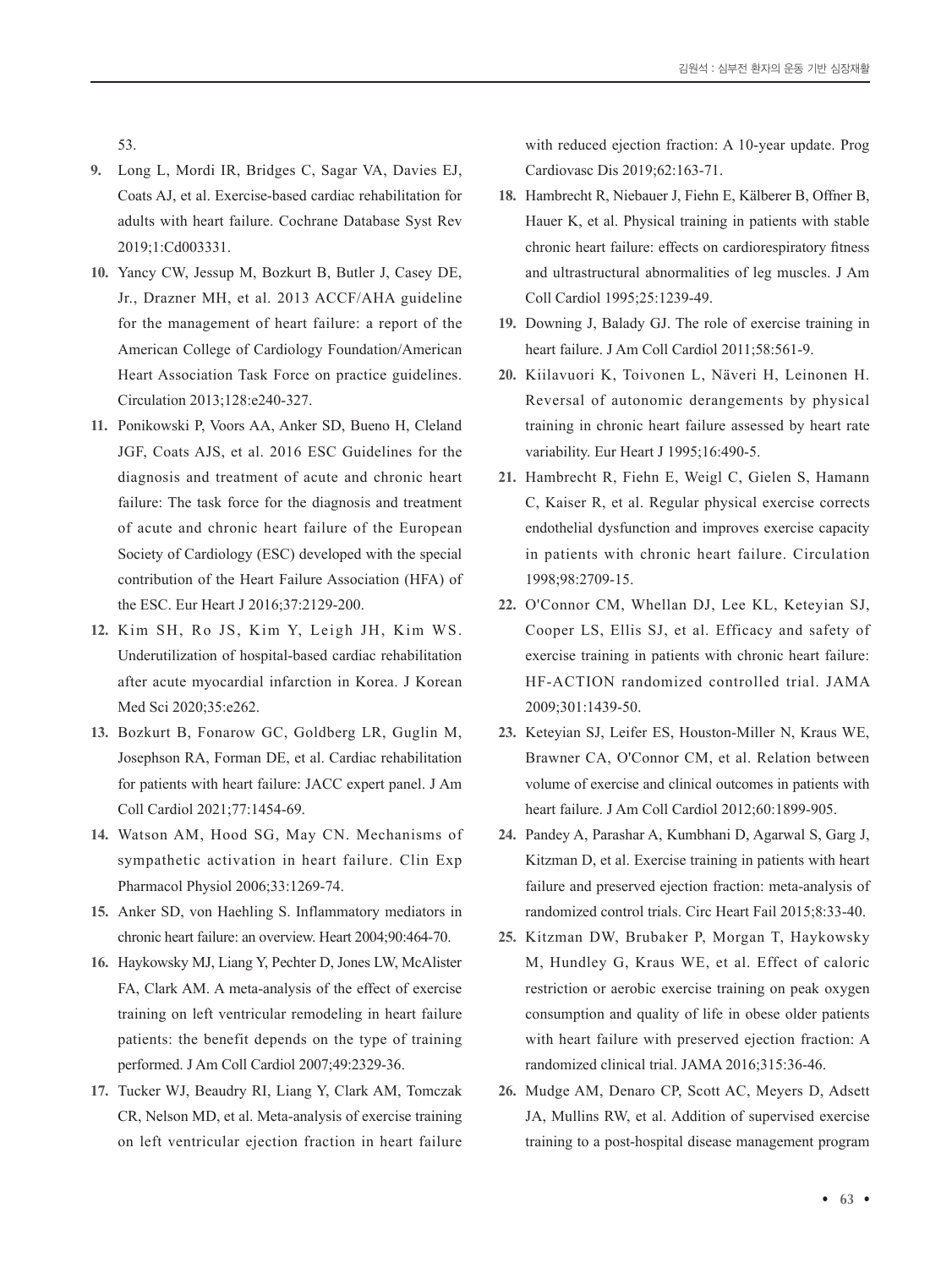for patients recently hospitalized with acute heart failure: The EJECTION-HF randomized phase 4 trial. JACC Heart Fail 2018;6:143-52.

- **27.** Liguori G, Medicine ACoS. ACSM's guidelines for exercise testing and prescription: Lippincott Williams & Wilkins; 2020.
- **28.** Mezzani A, Hamm LF, Jones AM, McBride PE, Moholdt T, Stone JA, et al. Aerobic exercise intensity assessment and prescription in cardiac rehabilitation: a joint position statement of the European Association for Cardiovascular Prevention and Rehabilitation, the American Association of Cardiovascular and Pulmonary Rehabilitation and the Canadian Association of Cardiac Rehabilitation. Eur J Prev Cardiol 2013;20:442-67.
- **29.** Whellan DJ, O'Connor CM, Lee KL, Keteyian SJ, Cooper LS, Ellis SJ, et al. Heart failure and a controlled trial investigating outcomes of exercise training (HF-ACTION): design and rationale. Am Heart J 2007;153:201-11.
- **30.** Wisløff U, Støylen A, Loennechen JP, Bruvold M, Rognmo Ø, Haram PM, et al. Superior cardiovascular effect of aerobic interval training versus moderate continuous training in heart failure patients: a randomized study. Circulation 2007;115:3086-94.
- **31.** Freyssin C, Verkindt C, Prieur F, Benaich P, Maunier S, Blanc P. Cardiac rehabilitation in chronic heart failure: effect of an 8-week, high-intensity interval training versus continuous training. Arch Phys Med Rehabil 2012;93:1359-64.
- **32.** Fu TC, Wang CH, Lin PS, Hsu CC, Cherng WJ, Huang SC, et al. Aerobic interval training improves oxygen uptake efficiency by enhancing cerebral and muscular hemodynamics in patients with heart failure. Int J Cardiol 2013;167:41-50.
- **33.** Haykowsky MJ, Timmons MP, Kruger C, McNeely M, Taylor DA, Clark AM. Meta-analysis of aerobic interval training on exercise capacity and systolic function in patients with heart failure and reduced ejection fractions. Am J Cardiol 2013;111:1466-9.
- **34.** Ellingsen Ø, Halle M, Conraads V, Støylen A, Dalen H,

Delagardelle C, et al. High-intensity interval training in patients with heart failure with reduced ejection fraction. Circulation 2017;135:839-49.

- **35.** Smart NA, Giallauria F, Dieberg G. Efficacy of inspiratory muscle training in chronic heart failure patients: a systematic review and meta-analysis. Int J Cardiol 2013;167:1502-7.
- **36.** Winkelmann ER, Chiappa GR, Lima CO, Viecili PR, Stein R, Ribeiro JP. Addition of inspiratory muscle training to aerobic training improves cardiorespiratory responses to exercise in patients with heart failure and inspiratory muscle weakness. Am Heart J 2009;158:768. e1-7.
- **37.** Laoutaris ID, Adamopoulos S, Manginas A, Panagiotakos DB, Kallistratos MS, Doulaptsis C, et al. Benefits of combined aerobic/resistance/inspiratory training in patients with chronic heart failure. A complete exercise model? A prospective randomised study. Int J Cardiol 2013;167:1967-72.
- **38.** Adamopoulos S, Schmid JP, Dendale P, Poerschke D, Hansen D, Dritsas A, et al. Combined aerobic/ inspiratory muscle training vs. aerobic training in patients with chronic heart failure: The Vent-HeFT trial: a European prospective multicentre randomized trial. Eur J Heart Fail 2014;16:574-82.
- **39.** Reiss N, Schmidt T, Langheim E, Bjarnason-Wehrens B, Marx R, Sindermann JR, et al. Inpatient cardiac rehabilitation of LVAD patients-updated recommendations from the working group of the German Society for Prevention and Rehabilitation of Cardiovascular Diseases. Thorac Cardiovasc Surg 2021;69:70-82.
- **40.** Eickmeyer SM, Barker KD, Sayyad A, Rydberg L. The rehabilitation of patients with advanced heart failure after left ventricular assist device placement: A narrative review. PM R 2019;11:64-75.
- **41.** Compostella L, Russo N, Setzu T, Bottio T, Compostella C, Tarzia V, et al. A practical review for cardiac rehabilitation professionals of continuous-flow left ventricular assist devices: historical and current perspectives. J Cardiopulm